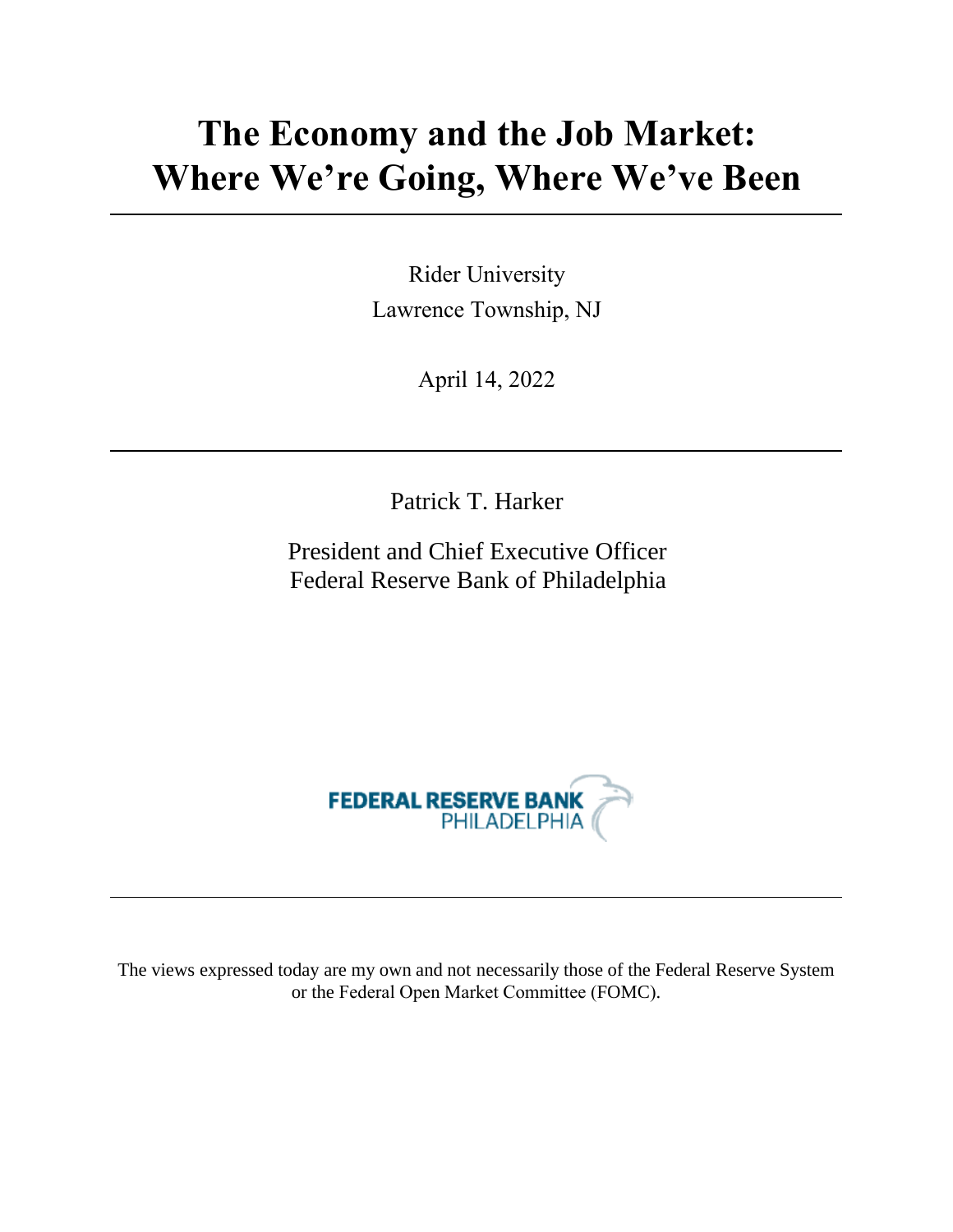### **The Economy and the Job Market: Where We're Going, Where We've Been**

Rider University Lawrence Township, NJ

April 14, 2022

Patrick T. Harker President and Chief Executive Officer Federal Reserve Bank of Philadelphia

Good evening! It's really great to be here, a mere two years after we had initially planned to do this. The pandemic kept us apart for far too long, and I'm thrilled that we are finally together. So, thanks so much for having me.

The theme of this talk is "Where We're Going, Where We've Been" — so I'm going to begin way, way back at the beginning. I want to talk a little about what the Fed is and what it does. I also want to discuss what the Fed *doesn't* do, because I have to admit our powers are overestimated sometimes. I'll then discuss the current economic situation and a little bit about the job market. Then we can move to a Q&A, which I'm really looking forward to.

But before I can do any of that, I need to give you my standard Fed disclaimer: The views I express today are my own and do not necessarily reflect those of anyone else on the Federal Open Market Committee (FOMC) or in the Federal Reserve System.

Let's start with where we've been.

## **Federal Reserve History and Structure**

The First Bank of the United States was the brainchild of the man who in recent years has become everybody's favorite founding father: Alexander Hamilton. The bank was located in Philadelphia when it was still the capital of the country. It was established in 1791 to deal with the debt from the Revolutionary War and to ensure the government's financial stability. It looked a lot different than the entity we are today, and it wasn't without controversy.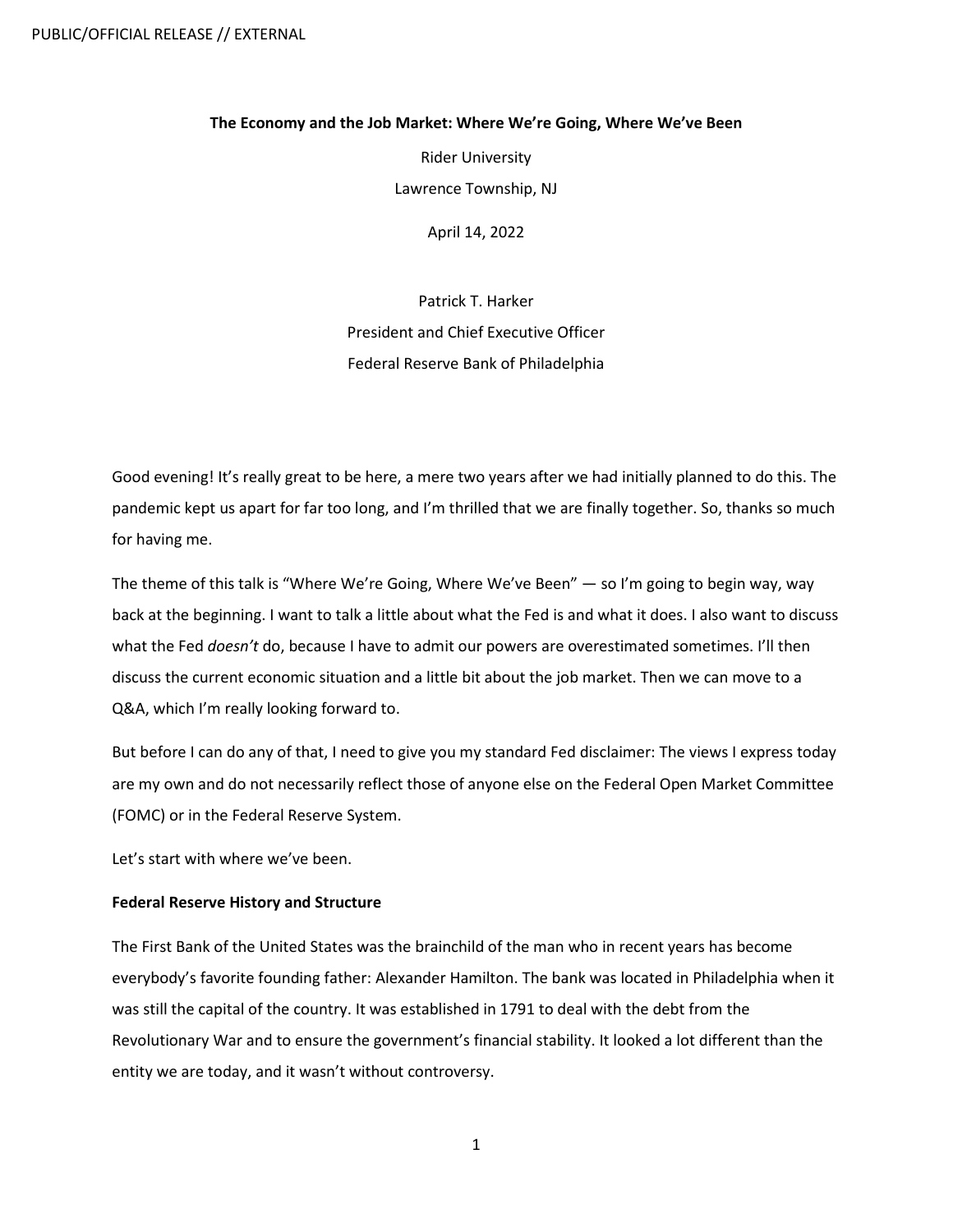As Broadway has reminded us, Thomas Jefferson was among those who worried about power that was too strong and too centralized. He even once famously said he found banks to be more dangerous than standing armies. When the bank's charter was up for renewal after its initial 20 years, the Jeffersonian argument won out and the measure failed by a vote each in the House and the Senate. The bank was dissolved.

Five years later, Congress agreed to a central banking function a second time, and we launched the imaginatively named Second Bank of the United States. And 20 years after that, Congress decided not to renew the charter, again owing to a strain of popular sentiment that didn't trust powerful, centralized institutions.

But not having a central bank didn't really work because it tended to breed volatility.

The period leading up to the third iteration of American central banking — the Federal Reserve — was marked by currency instability, bank runs, and cycles of boom and bust. At one point, J.P. Morgan actually had to step in personally to bail out the country. If you've ever been to the Morgan Library & Museum in New York, you can stand in the room where the solution to that financial crisis was worked out.

Even during the Revolutionary War era, central banking was standard in democracies, and it remains that way today. There are no developed economies that don't have it in some form. So, the eventual adoption of our current central bank — in the 1913 Federal Reserve Act — was to some extent inevitable. And the configuration of the Federal Reserve System — a central bank with a decentralized structure — is something of a testament to old-fashioned American compromise. It also reflects the unique demands of the United States and our economy.

The Federal Reserve System consists of a Board of Governors, which sits in Washington, and 12 regional Banks located around the country, including the one I oversee in Philadelphia.

The Board seats seven governors, including the Chair. Each regional Bank has its own president and board of directors, which is made up of business, banking, and community leaders from the area. Fundamentally, this provides the Fed with a perspective, within each District, of the sectors and issues that make the region tick. You and I are in the Third District, which encompasses eastern Pennsylvania, South Jersey, and the state of Delaware. We're the smallest District, geographically, but I like to think we punch above our weight.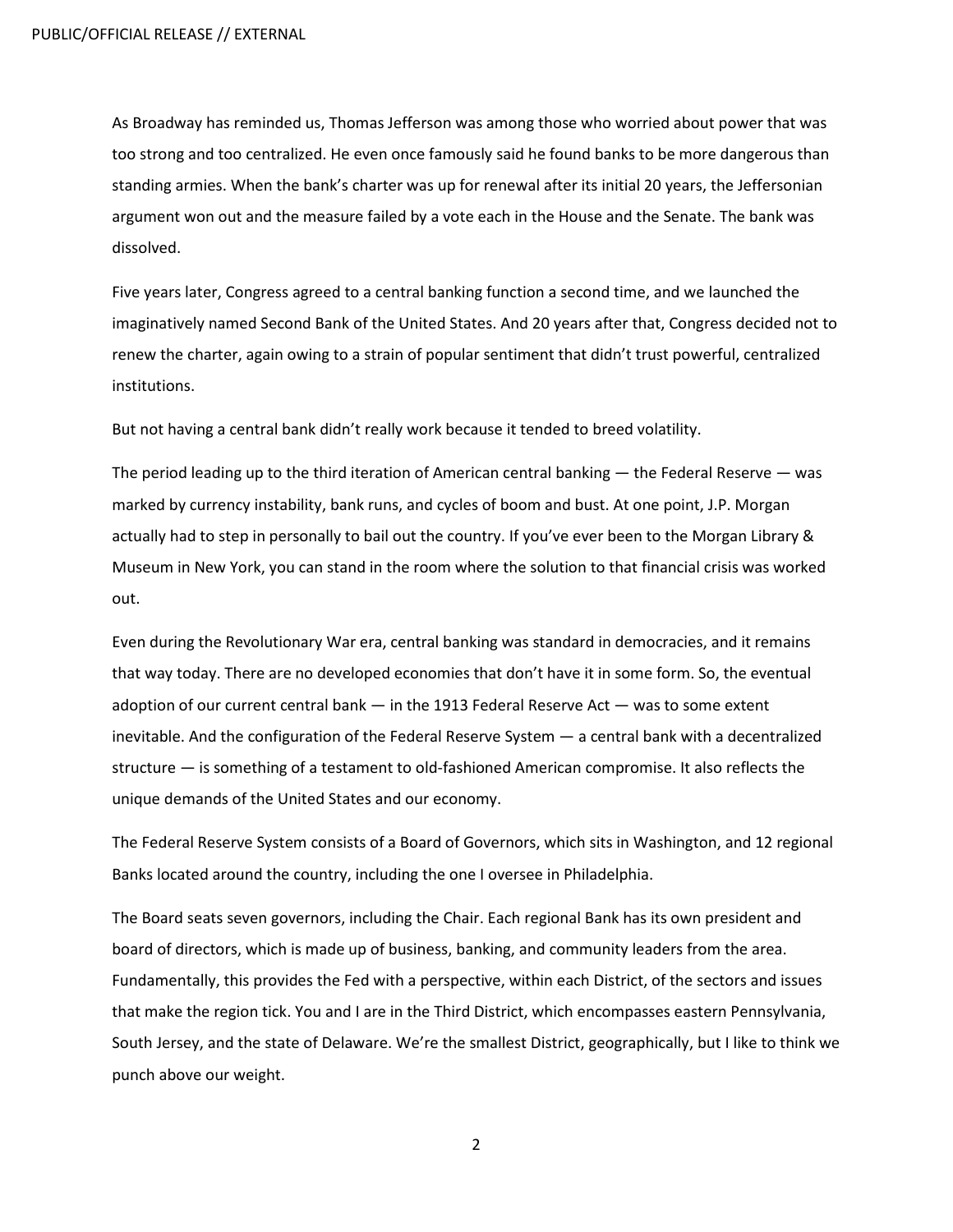The Fed's decentralized nature is, in my view, a unique strength. We're making national policy, but we're doing it for an enormous country, and the averages of economic data can obscure realities on the ground. Conditions look very different in Philadelphia, Dover, or Lawrence Township than they do in Dallas, Salt Lake City, or Honolulu. This system gives, in my view, a voice to a range of localities and sectors. It also allows us to focus on regional issues within each Bank's District.

The United States has a unique set of needs. It's easy to forget that we're an outlier because we're such a big country: Only Russia and Canada are bigger geographically, only China and India have larger populations, and no one country has a bigger economy, at least for now. And that economy is vast, spreading across sectors and natural resources in a way that most other nations don't.

So, it makes sense that we have a system that feeds back information from around the country.

The other difference from most central banks is that the Fed has a dual mandate rather than a single goal; that is, we're charged with both maximum employment and price stability. Most just focus on one.

*Maximum employment* encompasses a wide range of metrics, although most attention is paid to the unemployment rate. That number, of course, will never be zero. Instead, we try to ensure that labor markets are functioning dynamically and efficiently. *Price stability*, on the other hand, is low and stable inflation, which we judge to be around 2 percent a year. More on both of these topics in a bit.

The decisions we make within the Fed  $-$  the way we look at the economy and respond to data  $-$  are built entirely on the foundation of our dual mandate. It is our North Star.

Now that we've established that, I turn to the question so many people secretly want to ask: What, exactly, does the Fed do? I'm delighted to talk about it, but just as important, I'll also mention what we *don't* do.

We have lending power. What that means is we do *not* have spending power. We have no authority over fiscal policy, which deals with debts, deficits, and taxes. Or investments to encourage growth. Or grants to worthy organizations. Or programs to spur job creation. Those all depend on elected officials, be they on the local, state, or national level.

#### So, what *do* we do?

We set monetary policy. We also regulate banks, along with an alphabet soup of government agencies. We are the lender of last resort during bona fide emergencies.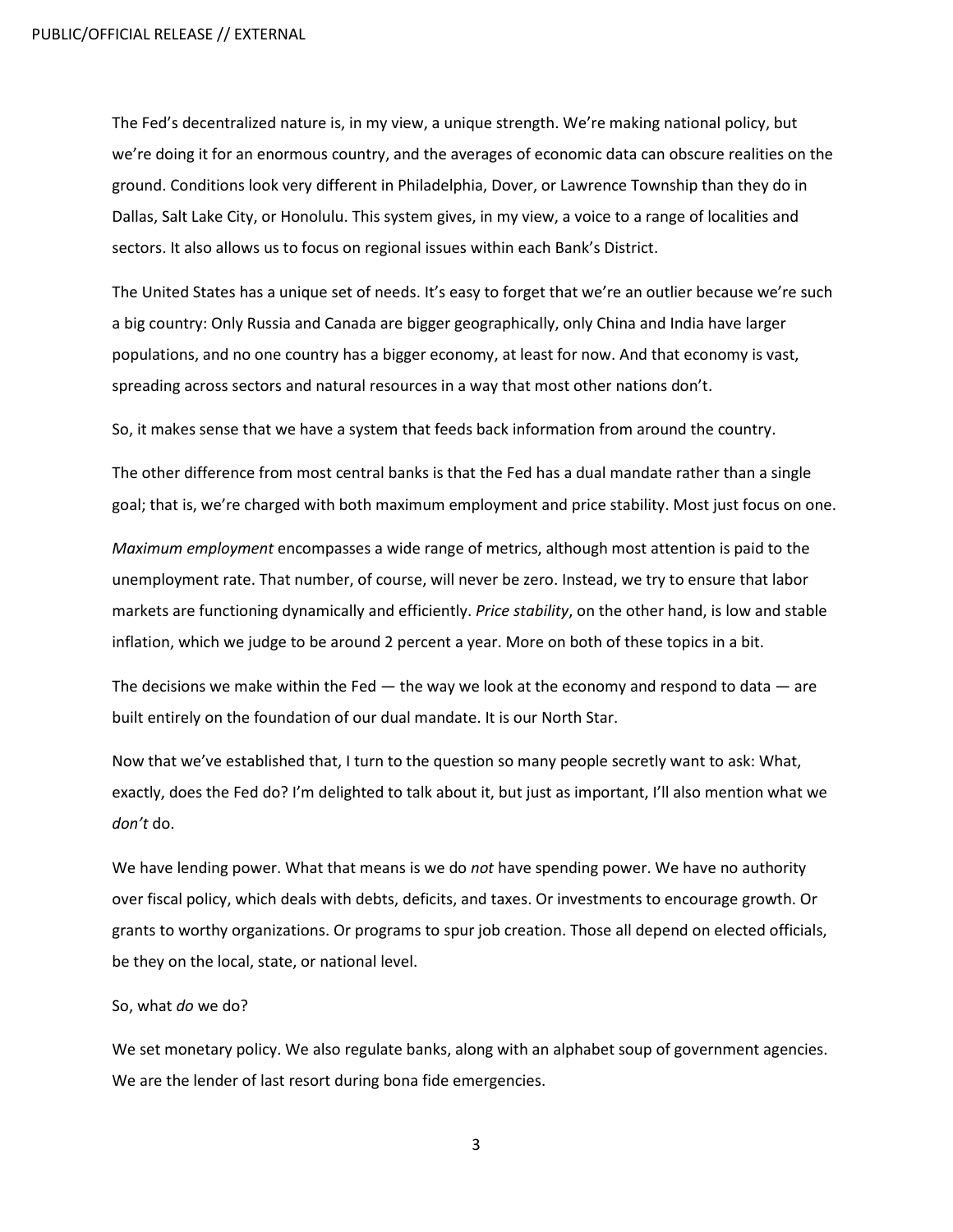And the lede that always gets buried — and I wish it weren't so overshadowed by discussions of interest rates — is that we work within our Districts to help strengthen local communities' economies. We have a truly exceptional team in Philadelphia in our Community Affairs department, and they work with partners all over the Third District. They're doing truly vital work on employment, transportation, housing, and other issues. In fact, I'll discuss some recent research from this department a little later.

But first, let me talk a bit about monetary policy. Monetary policy is a fairly limited field with a fairly conscripted set of tools.

Our job is to create the conditions in which a healthy economy can thrive. More than anything, we're tilling the land.

Monetary policy is about meeting our dual mandate mostly by moving interest rates. There are other tools we use, but in normal times, it's mostly about moving what is technically called the federal funds rate. In the media, that's usually just called the interest rate.

The federal funds rate is the interest rate on loans that banks make to each other overnight. That rate tends to influence interest rates more broadly, so the effect ripples through the economy. When we move the federal funds rate, it affects the interest rate people pay on their mortgages and car loans and that businesses pay to borrow to meet or expand their payrolls or buy inventory. In fact, sometimes just announcing we are planning to raise the federal funds rate in the future affects these lending rates.

We set rates when the FOMC meets in Washington, which we do eight times a year. After two years of virtual meetings, we're finally back in person.

Regional Bank presidents don't always get to vote. Most of us rotate into a voting position every three years, but the governors always do, as does the president of the New York Fed. New York, owing to the presence of Wall Street, enjoys something of a "first among equals" status within the System. And while the rest of us don't always vote, we do always represent our Districts and play a part in the discussion.

The FOMC discussion is *never* political. Because we're appointed policymakers, we don't respond to swings in public opinion or election cycles. Unlike politicians, who suffer the slings and arrows of the 24 hour news machine, we operate in a rare, apolitical bubble. I truly believe that the independence of the Fed is crucial to making the best decisions possible for the American economy, free from the pressures of politics.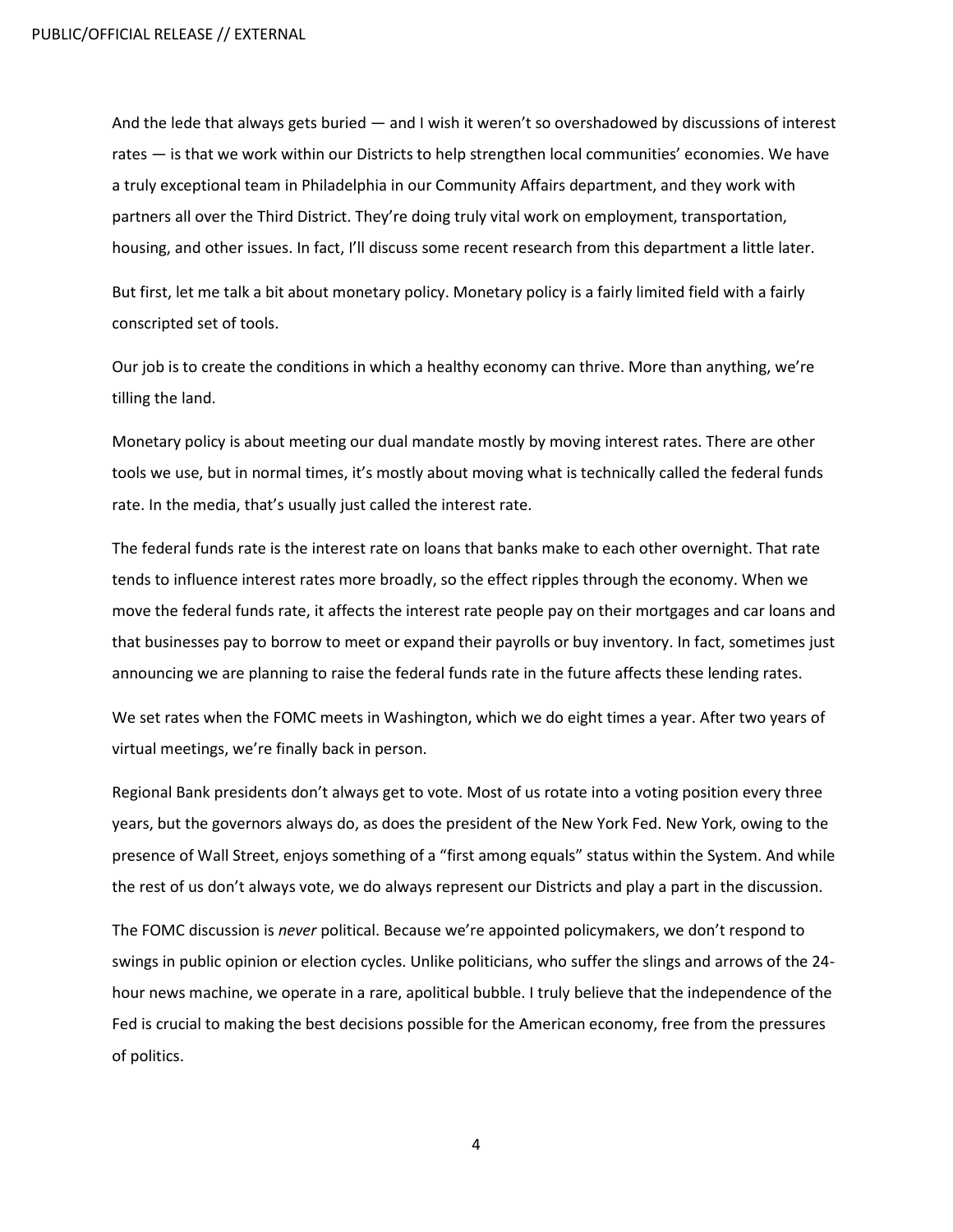Although we're independent, that doesn't mean we're unchecked. The Fed is what's considered "independent within government." We're overseen by Congress, but neither Congress nor the presidential administration has a say in the decisions we make.

### **The State of the Economy**

That's not to suggest the Fed doesn't come under intense political scrutiny at times, particularly when economic conditions are troubled. So now, I'd like to talk a little bit about where we are.

When thinking about the state of the U.S. economy, I think it's worth taking a step back and looking at the global situation. Sometimes when we're immersed in granular data, it can be easy to miss the economic forest for the trees.

#### So, where are we?

Well, first and foremost, we've made significant progress, particularly on vaccinations, but we remain mired in the midst of a now two-year global pandemic that has killed at least 6 million people globally and more than 1 million here in the United States. The human toll is immense and tragic, and the economic tribulations continue to reverberate. Tens of millions around the world were thrown out of work by the pandemic, and supply chains were throttled. Even now, there are significant issues getting supply chains back on line, which is contributing to high inflation that is harming American families.

Russia, meanwhile, has invaded Ukraine, fomenting death and destruction and spurring a humanitarian crisis in the heart of Europe.

I have to say, given these extraordinarily trying and tragic circumstances, one can't help but feel a little bit of awe at the underlying strength of the U.S. economy.

In the fourth quarter of last year  $-$  coinciding, at least in part, with the Omicron surge  $-$  GDP grew at an annualized rate of 7 percent, with a strong inventory investment and healthy demand for capital goods. For the totality of 2021, U.S. GDP growth was a very healthy 5.7 percent.

While delivery times remain elevated, there are some signs in the data, and in what we hear from our contacts, that supply chain constraints are finally easing, at least somewhat. It really depends on what industry — or more specifically, what good — you are talking about. And shocks continue — witness the recent lockdowns in China.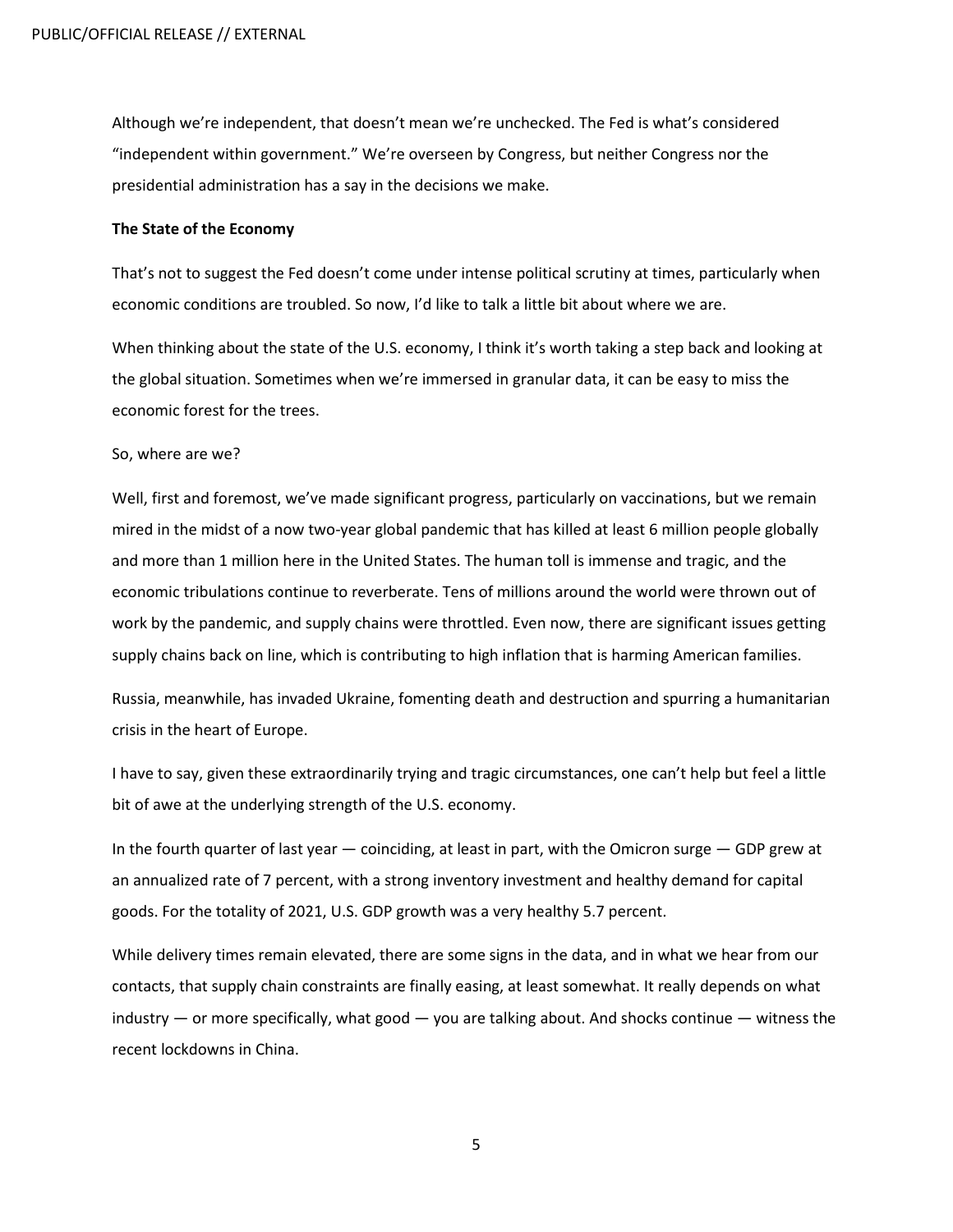The job market, half of the Fed's mandate you'll recall, is extremely robust. For 11 straight months, new job creation has topped 400,000. But if you think that has led to a decline in Help Wanted signs, you're wrong. Even with all this job creation, vacancy rates remain elevated.

Nominal wage growth, as one would guess given these conditions, has been strong, though it has recently not kept up with inflation. Labor participation rates are edging up as well, though they remain below where they were before the pandemic. I suspect that the waning of the virus — at least here in the United States — as well as uncertain equity markets and even inflation may lure people back into the workforce and persuade others to delay retirement. I know some people my age who were thinking about retiring have recently decided to keep working. The unemployment rate, which is below 4 percent, should continue to fall this year.

So, I think it's fair to say the Fed has met half of its dual mandate. But the other side of our mandate is proving more troublesome.

The bottom line is this: Inflation is running far too high. I am acutely concerned about this. Generous fiscal policies, supply chain disruptions, and accommodative monetary policy have pushed inflation far higher than I — and my colleagues on the FOMC — are comfortable with. I'm also worried that inflation expectations could become unmoored.

The consumer price index (CPI) increased in March. Compared with a year ago, CPI is up 8.5 percent. The increase was driven, in part, by higher energy and food prices. Core CPI, which excludes energy and food prices, remains very high as well, having increased 6.5 percent in March from a year earlier. Russia's invasion of Ukraine will add to inflation pressure, not only hiking oil and gas prices but other commodities, like wheat and fertilizer, as well.

Inflation is widespread. It is showing up throughout a vast array of goods that comprise the CPI "basket." Both goods and services are experiencing inflation.

This is why last month we announced we were raising the federal funds rate for the first time since 2018. We raised our target by 25 basis points, and I expect a series of deliberate, methodical hikes as the year continues and the data evolve. I also anticipate that we will begin to reduce our holdings of Treasury securities, agency debt, and mortgage-backed securities soon. While the Fed cannot do much to ameliorate the supply issues that are increasing inflation, we can begin to affect demand.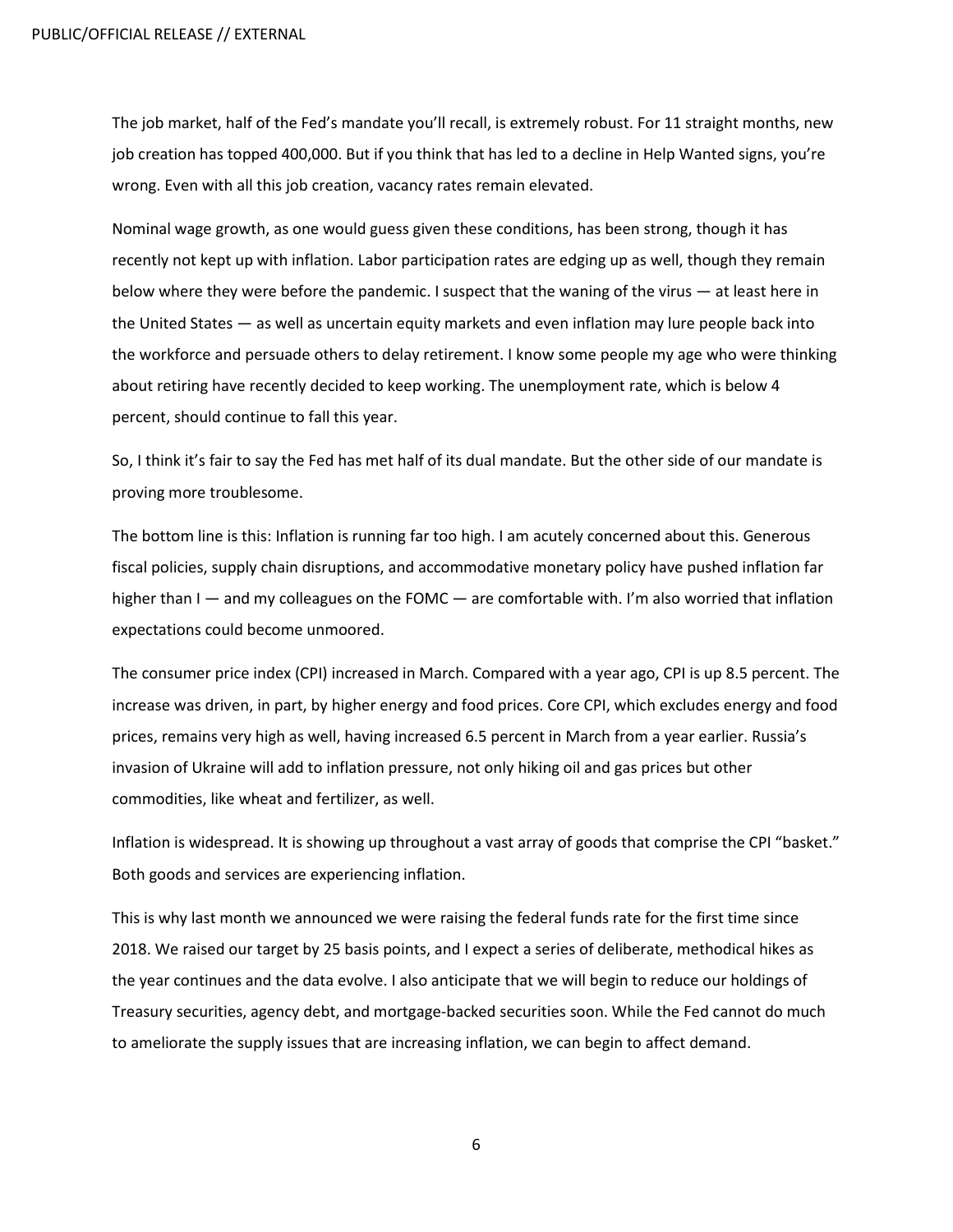With the runoff of pandemic support, tightening monetary conditions, and the war in Ukraine pressuring commodity prices, I think growth will moderate this year. We can probably expect to come in around 3 percent to 3.5 percent GDP growth this year — and then falling to trend growth of 2 percent to 2.5 percent during the next couple of years.

Inflation should begin to taper this year, too, though remain elevated, probably around 4 percent for 2022. The following two years should bring it back to our target of 2 percent.

#### **The Job Market for Non-College Workers**

Now, before we move on to our  $Q&A$  — and, by the way, I hope you'll really grill me  $-$  I want to talk a little bit about some recent research from the Philadelphia Fed's Community Development function.

Keeping with our theme, I'd like, once again, to start with *where we've been*. I know it can be tough to remember — it sure is for me — but let's try to think back to what economic conditions were like prior to the pandemic.

In general, the economy was actually quite healthy before COVID-19 struck, with solid GDP growth and low unemployment. But those headline numbers masked serious problems, most notably in the labor market. Many prime age workers, particularly men, and *especially* men without college degrees, had dropped out of the labor force altogether — so they didn't show up in unemployment data. Many more Americans were essentially "stuck" — they may have been working, but they had jobs with stagnant wages and minimal opportunities for advancement.

A big focus of our Community Development function at the Philadelphia Fed has been working to get more of these workers into what we call *opportunity occupations* — jobs that don't require a college degree and that pay above the median wage. They even developed an interactive tool called the Occupational Mobility Explorer, which demonstrates that many workers in lower-wage employment already possess the skills they need to transition to a higher-paying job with just a little bit of training. You simply input your job and your metro area into the tool, and the Explorer suggests available career paths. A bill collector, for instance, could become a credit counselor and enjoy a significant bump in wages. I urge you to delve into the Occupational Mobility Explorer at Philadelphiafed.org.

In recent months, my colleagues at the Philadelphia Fed set out to answer another important question: How did the pandemic affect workers without college degrees?